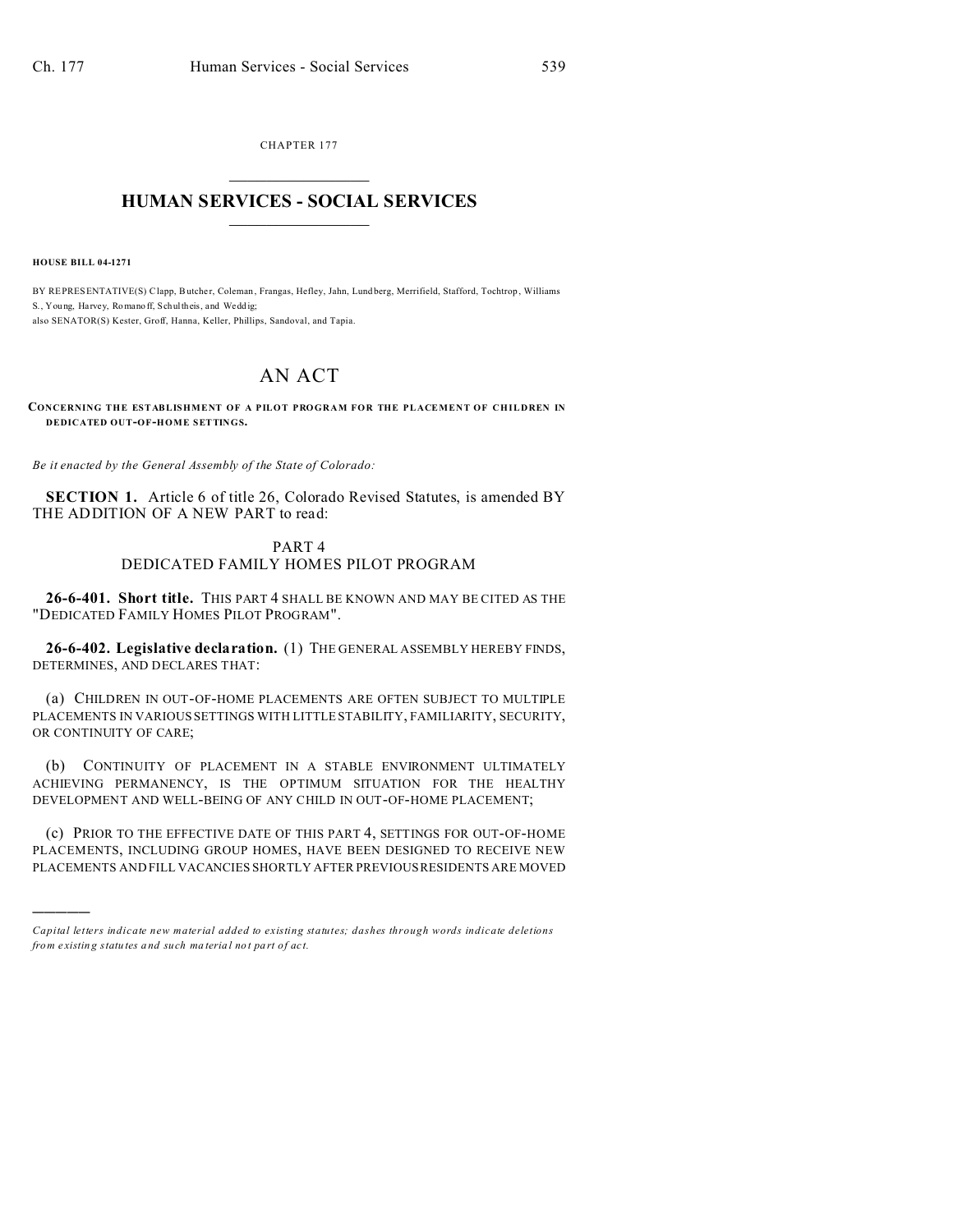TO OTHER SETTINGS, WITH THE RESULT BEING THAT A CHILD WHO HAS ESTABLISHED A BOND WITH A PARENTAL FIGURE IN A SPECIFIC SETTING AND WHO HAS BEEN SUBSEQUENTLY PLACED ELSEWHERE, WHICH PLACEMENT ULTIMATELY IS UNSUCCESSFUL, CANNOT EASILY RETURN TO THE FORMER SETTING;

(d) BECAUSE A CHILD IN AN OUT-OF-HOME PLACEMENT TYPICALLY CANNOT RETURN TO A SPECIFIC SETTING BECAUSE ANOTHER CHILD IN AN OUT-OF-HOME PLACEMENT HAS BEEN ASSIGNED TO FILL THE VACANT BED, IT IS NEARLY IMPOSSIBLE FOR A CHILD TO DEVELOP A LONG-TERM BOND WITH ANY ONE SET OF PARENTAL FIGURES OR TO BENEFIT FROM A STABLE SETTING; AND

(e) STATE MONEYS CURRENTLY FOLLOW THE CHILD AS THE CHILD IS MOVED FROM PLACEMENT TO PLACEMENT BUT CANNOT BE USED TO RESERVE A SPACE TO ENSURE THAT A CHILD MAY BE RETURNED TO A FORMER HOME OR SETTING.

(2) AS A RESULT, THE GENERAL ASSEMBLY FURTHER FINDS AND DECLARES THAT:

(a) IT IS IN THE BEST INTERESTS OF A CHILD IN AN UNSUCCESSFUL OUT-OF-HOME PLACEMENT TO HAVE THE ABILITY TO RETURN TO A SPECIFIC SETTING WHERE THE CHILD HAS PREVIOUSLY ESTABLISHED A BOND WITH A PARENTAL FIGURE AND TO INSURE THAT THE SETTING TO WHICH THE CHILD MAY RETURN IS AVAILABLE TO THE CHILD UNTIL THE CHILD ATTAINS THE AGE OF EIGHTEEN; AND

(b) THE STATE DEPARTMENT SHOULD IMPLEMENT A PILOT PROGRAM BY WHICH PRIVATE MONEYS MAY BE USED TO RESERVE A SPACE IN THE DEDICATED FAMILY HOME IN WHICH A CHILD HAD BEEN MOST RECENTLY PLACED AND WHICH WOULD PROVIDE A SPECIFIC STABLE SETTING TO WHICH THE CHILD IN AN UNSUCCESSFUL OUT-OF-HOME PLACEMENT MAY RETURN.

**26-6-403. Dedicated family homes - pilot program - established rule-making.** (1) THERE IS HEREBY ESTABLISHED IN THE DEPARTMENT OF HUMAN SERVICES THE DEDICATED FAMILY HOMES PILOT PROGRAM, REFERRED TO IN THIS PART 4 AS THE "PROGRAM". THE PROGRAM SHALL BE IMPLEMENTED UNDER THE SUPERVISION OF THE EXECUTIVE DIRECTOR.

(2) (a) SUBJECT TO AVAILABLE APPROPRIATIONS AND SUBJECT TO THE LIMITATIONS DESCRIBED IN PARAGRAPH (b) OF THIS SUBSECTION (2), THE STATE DEPARTMENT SHALL DESIGNATE NO MORE THAN TEN COUNTY DEPARTMENTS AND LICENSED CHILD PLACEMENT AGENCIES TO RECRUIT, TRAIN, MONITOR, AND INVESTIGATE HOUSE PARENTS WHO OPERATE DEDICATED FAMILY HOMES AS DEFINED IN SECTION 26-6-102 (2.7), AND AS LICENSED PURSUANT TO PART 1 OF THIS ARTICLE. MONEYS RECEIVED PURSUANT TO SECTION 26-6-404 SHALL BE USED TO RESERVE A BED OR BEDS IN THE SPECIFIC DEDICATED FAMILY HOME IN WHICH A CHILD HAD MOST RECENTLY BEEN PLACED AND HAD PREVIOUSLY ESTABLISHED A BOND WITH A PARENTAL FIGURE. THE DEDICATED FAMILY HOME SHALL SERVE AS A SPECIFIC STABLE SETTING FOR A CHILD AND HIS OR HER SIBLINGS, IF ANY, IN OUT-OF-HOME PLACEMENT TO RETURN TO, AND REMAIN IN AFTER AN UNSUCCESSFUL OUT-OF-HOME PLACEMENT, UNTIL EACH CHILD ATTAINS THE AGE OF EIGHTEEN. THE COUNTY DEPARTMENTS AND CHILD PLACEMENT AGENCIES DESIGNATED BY THE STATE DEPARTMENT SHALL IDENTIFY SPECIFIC CHILDREN BETWEEN THE AGES OF SIX AND EIGHTEEN WHO ARE MOST LIKELY TO BENEFIT FROM PLACEMENT IN A DEDICATED FAMILY HOME. THE ASSIGNMENT OF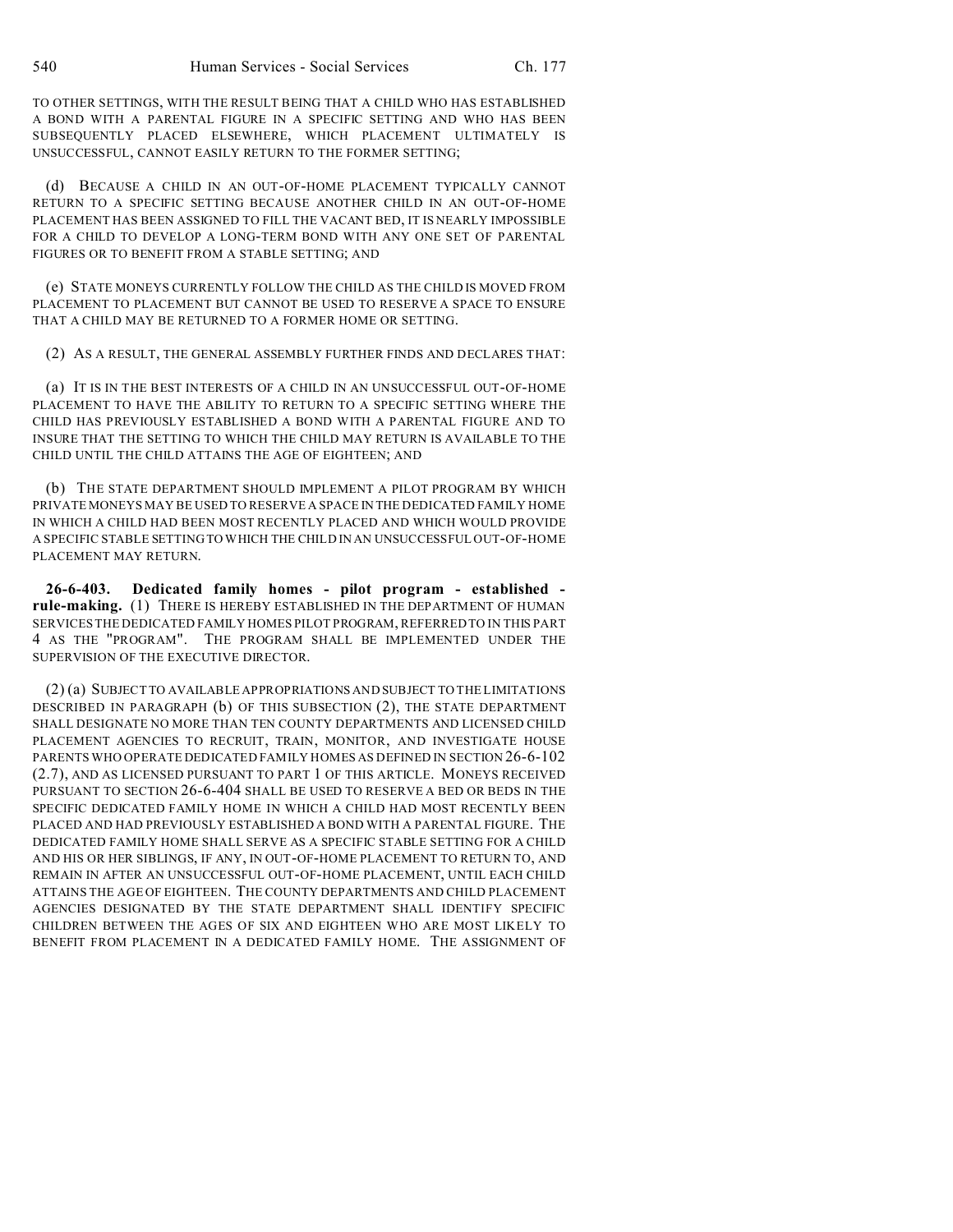SPECIFIC CHILDREN SHALL COMMIT A HOUSE PARENT OF THE DEDICATED FAMILY HOME TO ACCEPT THE SUBSEQUENT PLACEMENT OF THE CHILD WHEN AN OUT-OF-HOME PLACEMENT FOR THAT CHILD IS UNSUCCESSFUL, AS DESCRIBED IN SUBSECTION (3) OF THIS SECTION.

(b) COUNTY DEPARTMENTS AND CHILD PLACEMENT AGENCIES SHALL PARTICIPATE IN THE PROGRAM ONLY ON A VOLUNTARY BASIS.

(3) SUBJECT TO AVAILABLE APPROPRIATIONS, A HOUSE PARENT OF A DEDICATED FAMILY HOME, AS A CONDITION OF HOLDING A LICENSE PURSUANT TO PART 1 OF THIS ARTICLE, SHALL AGREE TO ACCEPT THE PLACEMENT OF A CHILD THAT HAS SIGNIFICANT BARRIERS TO ACHIEVING PERMANENCY IN OUT-OF-HOME PLACEMENT BACK IN THE DEDICATED FAMILY HOME AND TO ACCEPT SUCH PLACEMENT UNTIL THE CHILD HAS ATTAINED THE AGE OF EIGHTEEN IF ANY INTERIM PLACEMENT IS UNSUCCESSFUL. THE STATE BOARD SHALL DEFINE BY RULE CHILDREN ELIGIBLE FOR PLACEMENT IN A DEDICATED FAMILY HOME, CONSISTENT WITH THE PROVISIONS OF THIS PART 4.

(4) (a) SUBJECT TO RULES PROMULGATED BY THE STATE BOARD REGARDING THE IMPACT OF DUAL FUNCTIONS ON CAPACITY AND QUALITY OF CARE, A PERSON OR ENTITY MAY OPERATE:

(I) A FOSTER CARE HOME AND A DEDICATED FAMILY HOME SIMULTANEOUSLY IN THE SAME DWELLING; OR

(II) A SPECIALIZED GROUP FACILITY AND A DEDICATED FAMILY HOME IN THE SAME FACILITY.

(b) THE STATE BOARD, IN PROMULGATING THE RULES DESCRIBED IN PARAGRAPH (a) OF THIS SUBSECTION (4), IS ENCOURAGED TO EXPLORE FLEXIBLE DESIGNS FOR THE DELIVERY OF CARE SO THAT A DEDICATED FAMILY HOME MAY BE OPERATED AS A SEPARATE, SELF-CONTAINED ENTITY OR MAY CONSIST OF ONE OR MORE BEDS RESERVED FOR SPECIFIC CHILDREN IN OUT-OF-HOME PLACEMENT IN FACILITIES ALREADY LICENSED AND PROVIDING FAMILY SETTINGS.

(5) (a) SUBJECT TO AVAILABLE APPROPRIATIONS, THE STATE DEPARTMENT MAY EXPEND MONEYS APPROPRIATED PURSUANT TO SECTION 26-6-404 FOR ANY OF THE FOLLOWING PURPOSES:

(I) TO ASSIST A HOUSE PARENT IN MAKING PERIODIC PAYMENTS ON ANY CONSUMER LOAN SECURED BY A DEED OF TRUST OR MORTGAGE THAT ENCUMBERS THE DWELLING USED AS THE DEDICATED FAMILY HOME;

(II) TO COMPENSATE A HOUSE PARENT IN WHOLE OR IN PART FOR ANY LOSS OF WAGES BECAUSE THE HOUSE PARENT FOREGOES FULL-TIME OR PART-TIME EMPLOYMENT IN ORDER TO STAY IN THE DEDICATED FAMILY HOME ON A FULL-TIME OR PART-TIME BASIS;

(III) TO ASSIST A HOUSE PARENT IN OBTAINING RELEVANT TRAINING OR EDUCATION OR TO REIMBURSE THE HOUSE PARENT FOR THE COST OF COURSE WORK TOWARD A RELEVANT ADVANCED DEGREE;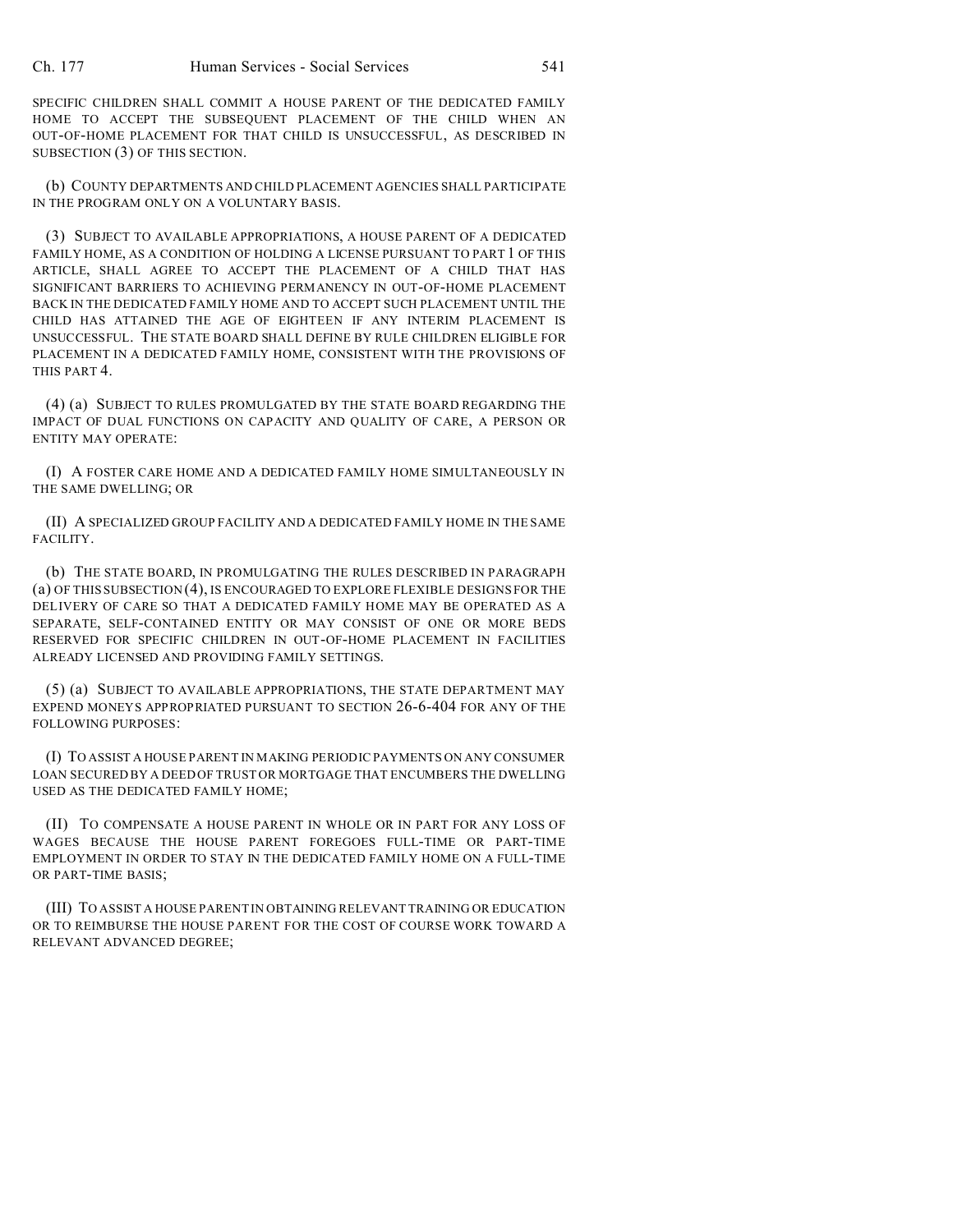(IV) TO ASSIST A HOUSE PARENT IN PAYING PROPERTY TAXES OR HOMEOWNERS INSURANCE PREMIUMS FOR A DWELLING USED AS A DEDICATED FAMILY HOME; OR

(V) TO PROVIDE ANY OTHER REASONABLE INDUCEMENTS FOR HOUSE PARENTS TO OPERATE DEDICATED FAMILY HOMES, AS THOSE INDUCEMENTS ARE SET FORTH BY RULE OF THE STATE BOARD.

(b) AS A SECONDARY PRIORITY, THE STATE DEPARTMENT MAY SEEK THE ACQUISITION OR CONSTRUCTION OF PROPERTY, STRUCTURES, OR FACILITIES, TO BE OPERATED AS DEDICATED FAMILY HOMES, THROUGH THE DEPARTMENT OF PERSONNEL AS PROVIDED IN PART 13 OF ARTICLE 30 OF TITLE 24,C.R.S., AND SECTION 24-82-102, C.R.S.

(c) NO MORE THAN THREE PERCENT OF THE MONEYS APPROPRIATED TO THE STATE DEPARTMENT PURSUANT TO SECTION 26-6-404 SHALL BE USED FOR ADMINISTRATIVE PURPOSES.

(6) NO PERSON SHALL BE DISCOURAGED OR PROHIBITED FROM ADOPTING A CHILD PLACED PURSUANT TO THIS PILOT PROGRAM, SOLELY ON THE BASIS OF THE PERSON SERVING AS A HOUSE PARENT FOR THE CHILD.

(7) NOTWITHSTANDING A CHILD'S PLACEMENT IN A DEDICATED FAMILY HOME, THE DEPARTMENT SHALL CONTINUE IMPLEMENTATION OF A PLANNED AND SYSTEMATIC PROCESS TO ACHIEVE PERMANENCY FOR THE CHILD.

(8) FOR PURPOSES OF THIS PART 4, "HOUSE PARENT" MEANS A PERSON SPECIFICALLY TRAINED AND CERTIFIED BY A COUNTY DEPARTMENT OR A LICENSED CHILD PLACEMENT AGENCY TO OPERATE A DEDICATED FAMILY HOME.

**26-6-404. Dedicated family homes cash fund - established.** (1) THE EXECUTIVE DIRECTOR IS HEREBY AUTHORIZED TO ACCEPT GIFTS, GRANTS, OR DONATIONS FROM ANY PRIVATE SOURCE FOR THE PURPOSE OF IMPLEMENTING THIS PART 4; EXCEPT THAT NO GIFT, GRANT, OR DONATION SHALL BE ACCEPTED IF THE CONDITIONS ATTACHED THERETO REQUIRE THE EXPENDITURE THEREOF IN A MANNER CONTRARY TO LAW. ALL GIFTS, GRANTS, OR DONATIONS RECEIVED PURSUANT TO THIS SECTION SHALL BE TRANSMITTED TO THE STATE TREASURER, WHO SHALL CREDIT THE SAME TO THE DEDICATED FAMILY HOMES CASH FUND, WHICH FUND IS HEREBY CREATED. THE MONEYS IN THE FUND SHALL BE SUBJECT TO ANNUAL APPROPRIATION BY THE GENERAL ASSEMBLY. ANY MONEYS IN THE FUND NOT EXPENDED FOR THE PURPOSE OF THIS PART 4 MAY BE INVESTED BY THE STATE TREASURER AS PROVIDED BY LAW. ALL INTEREST AND INCOME DERIVED FROM THE INVESTMENT AND DEPOSIT OF MONEYS IN THE FUND SHALL BE CREDITED TO THE FUND.

(2) IT IS THE INTENT OF THE GENERAL ASSEMBLY THAT NO GENERAL FUND MONEYS BE APPROPRIATED FOR THE PURPOSES OF IMPLEMENTING THIS PART 4.

**26-6-405. Rule-making.** THE STATE BOARD SHALL PROMULGATE ALL REASONABLE AND NECESSARY RULES FOR THE IMPLEMENTATION OF THIS PART 4.

**26-6-406. Report - repeal of part.** (1) THE STATE DEPARTMENT SHALL SUBMIT A REPORT ON THE EFFECTIVENESS OF THE DEDICATED FAMILY HOMES PILOT PROGRAM